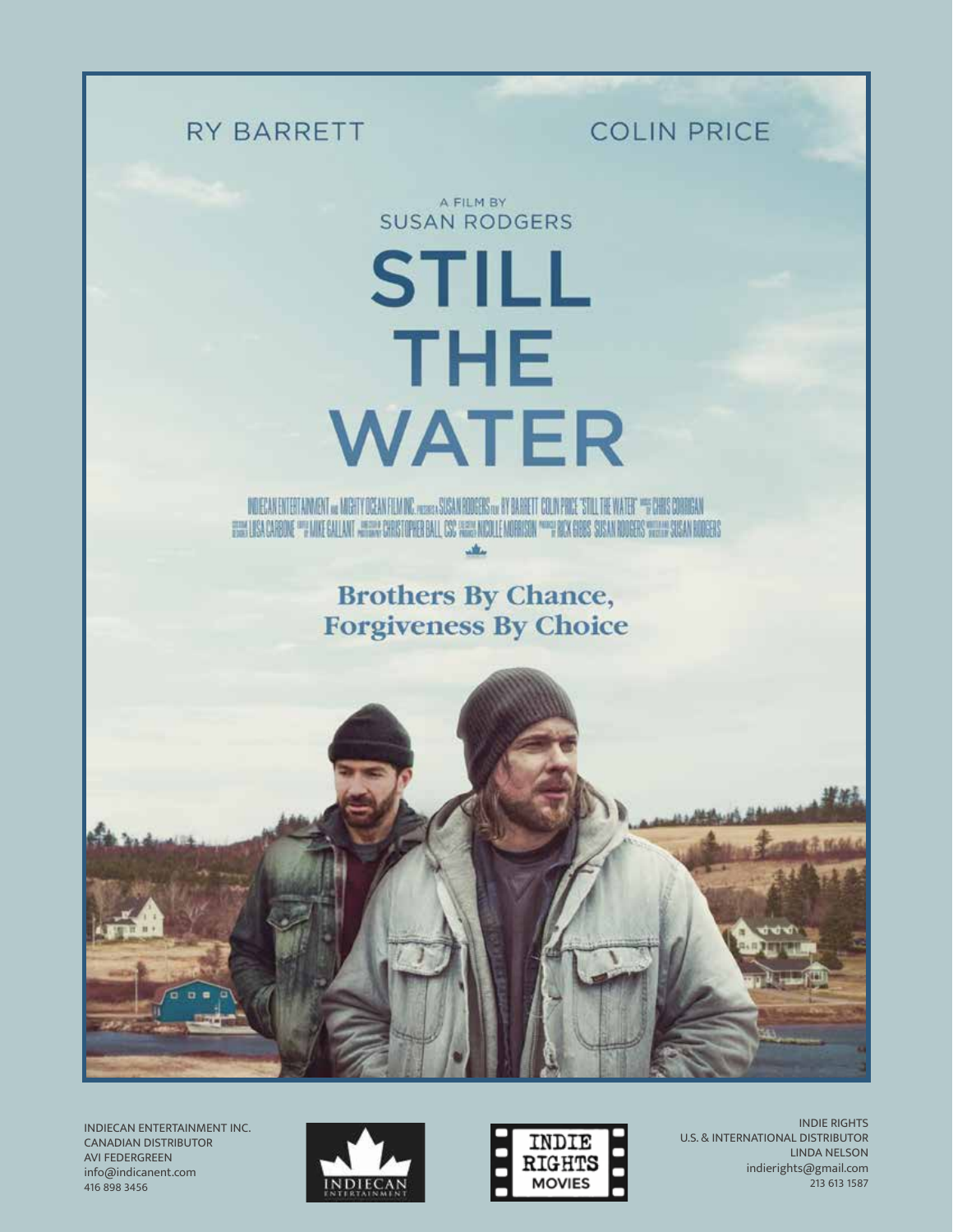**"Still The Water will make waves. And if you're not ready, your heart is going to get swallowed up in its undertow."**

**Jordan Parker at Parker and the Picture Show**

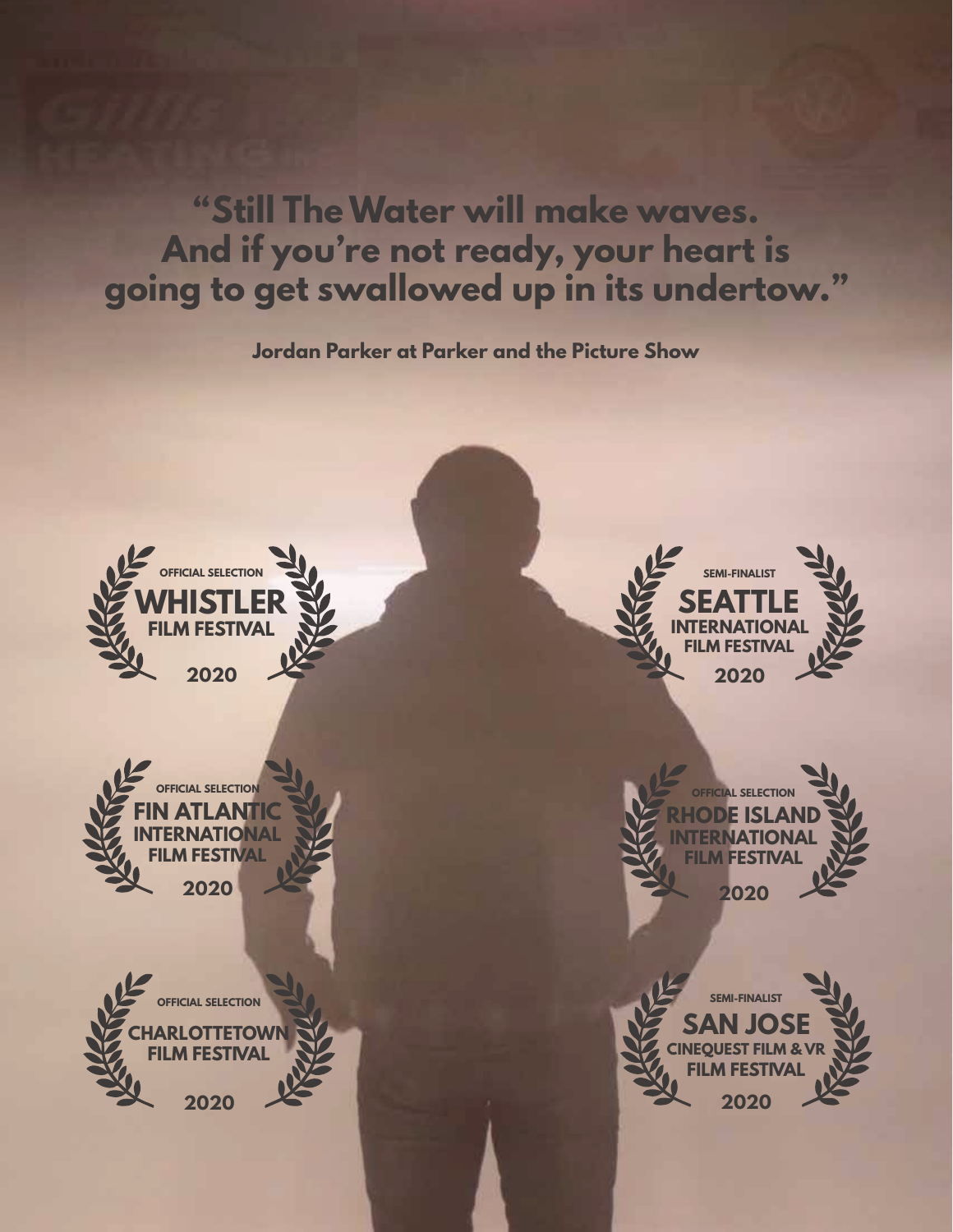**"Still The Water is a film that pulls you in through pain and suffering and heals through stunning scenery and newfound forgiveness."**

**Shug McSween at Dean Blundell.com**



**"Still The Water is a surprisingly effective drama that asks difficult questions about family and the bonds we must make and live up to."**

**Jason Whyte at Get Reel Movies.com**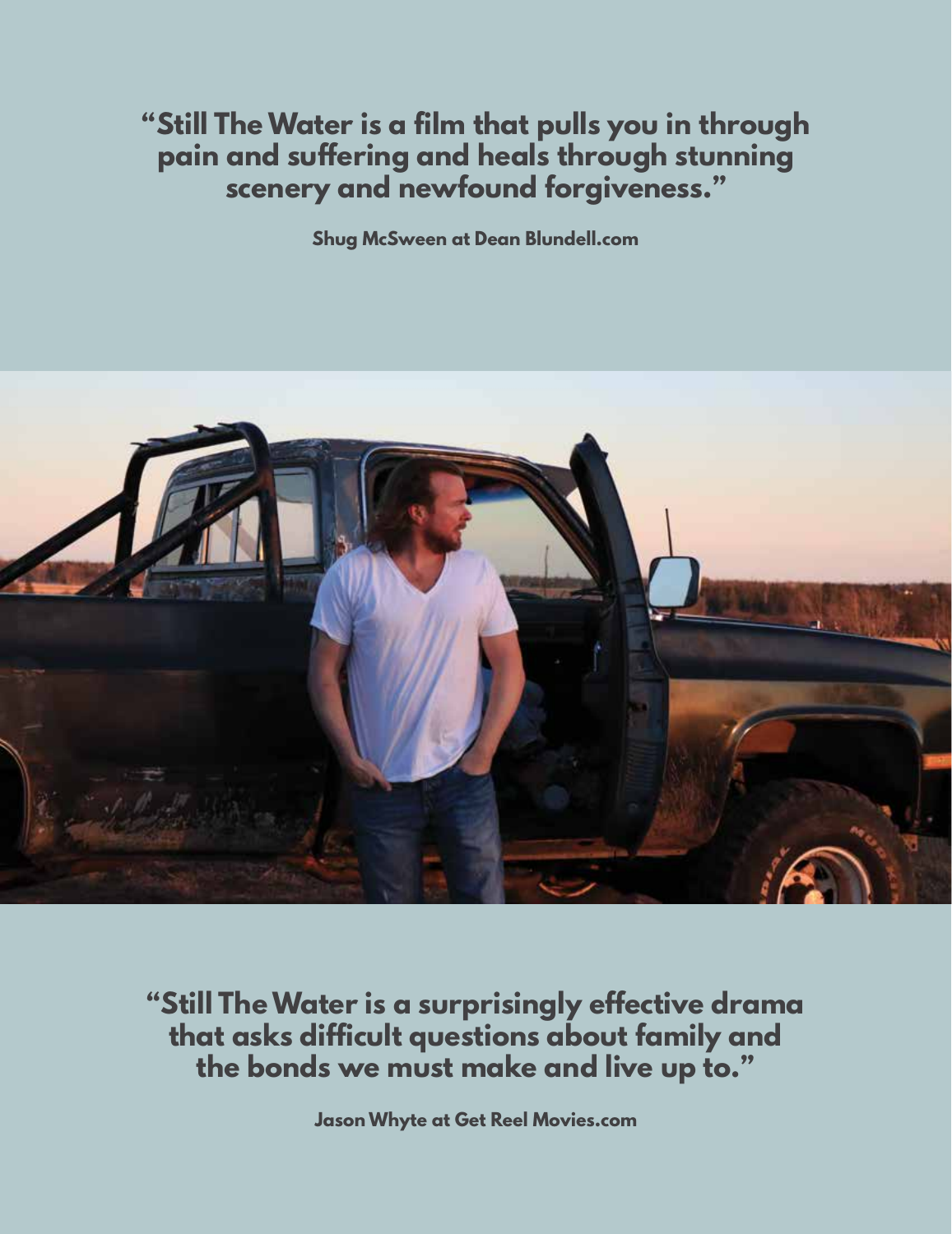**INDIECAN ENTERTAINMENT INC.**

presents

# **STILL THE WATER**

## a film by **SUSAN RODGERS**

**100 min / Canada / Colour / 2020**

## **film festivals**

**FIN Atlantic International Festival** Official Selection

**Whistler Film Festival** Official Selection Borsos Competition for Best Canadian Feature Nominee Nominee Alliance of Women Film Journalists EDA Award

**Flickers Rhode Island International Film Festival Between Takes - A Cinema Fantasia** Official Selection

> **Charlottetown Film Festival**  Gala Opening Film

**Seattle International Film Festival** Semi-Finalist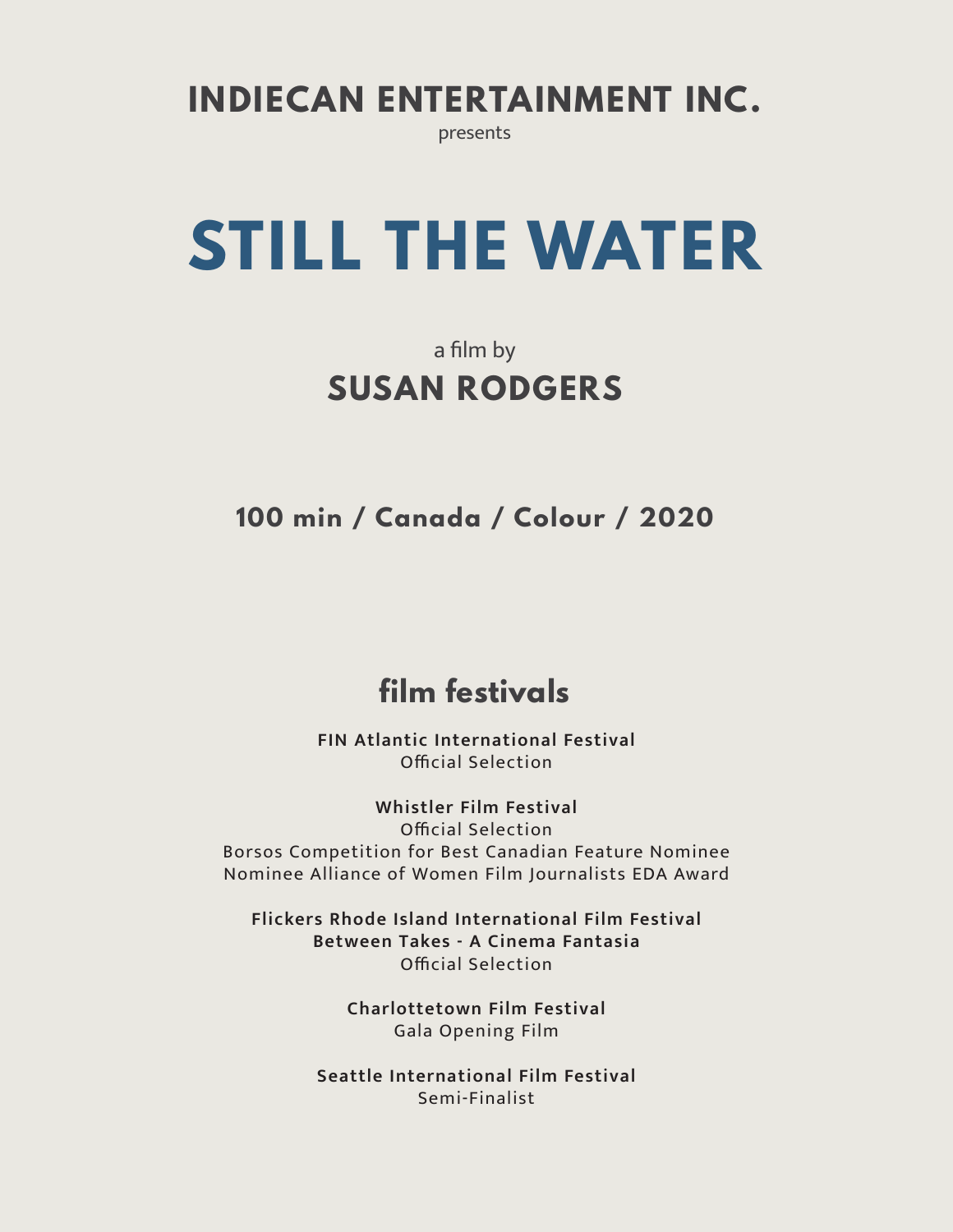## **LOGLINE**

A despairing hockey player returns home, but his reappearance fuels jealousy and the emergence of a long-buried, painful truth.

## **SHORT SYNOPSIS**

All eyes are on Jordie MacAulay (Ry Barrett) when he returns to his small hometown on Prince Edward Island after playing semi-pro hockey in Alberta. Usually in an alcoholic haze, he's kicked off his team after injuring a player. With no friends, no job, and no respect, in desperation he turns to his family for help.

Still the Water is a dramatic feature film about second chances. A family struggles with a painful past, secrets, a love affair that is ripping them apart, and their old sanctuary – the hockey rink – that brings them back from the brink.

## **LONG SYNOPSIS**

All eyes are on Jordie MacAulay (Ry Barrett, Neverlost) when he returns to his small hometown on Prince Edward Island after playing semi-pro hockey in Alberta. Usually in an alcoholic haze, he's kicked off his team after injuring a player. With no friends, no job, and no respect, in desperation he turns to his family for help.

Alongside his standoffish older brother Nicky (Colin Price, Murdoch Mysteries) and gregarious younger brother Noah (Spencer Graham), Jordie joins his father's fishing boat building business. But hockey calls him. The rink is his refuge, as it was for him and Nicky as boys when their father's drunken rages sent them running. Jordie finds a place on a team, but it's Nicky's – Nicky's the star. Jordie is a thorn in Nicky's side. Things get worse when Abby (Christina McInulty, Broken Castle), the woman Nicky is having an affair with, becomes attached to Jordie. Abby has a painful past too. She and Jordie connect through pain, which she attempts to heal through song-writing and music.

Years ago, domestic violence killed Nicky, Jordie, and Noah's mother. Nicky always believed it was Jordie's fault. His jealousy and pain finally erupt on the ice as he lashes out at Jordie. Both hurt, they must move on the next day - it's setting day for the fishing boats and the brothers must work together to get the traps set.

An accident on the boat presents Nicky with a choice. Save the brother who has stolen his mother, his girlfriend, his hockey glory, the affection of his kids? Or let him die?

Still the Water is a dramatic feature film about second chances. A family struggles with a painful past, secrets, a love affair that is ripping them apart and their old sanctuary – the hockey rink – that brings them back from the brink.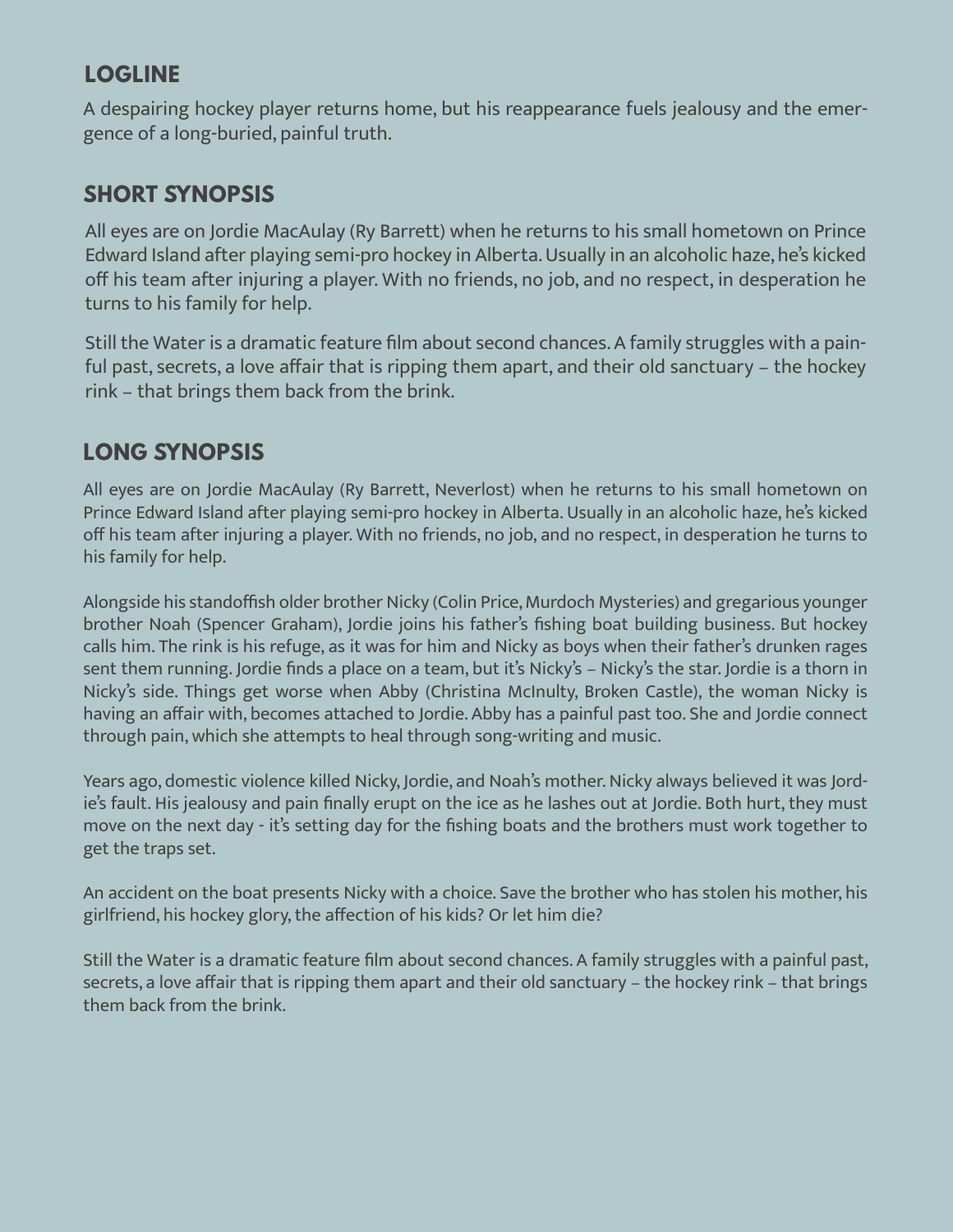## **ABOUT THE CAST**

#### **Ry Barrett as Jordie MacAulay**



Originally from Guelph, Ontario, Toronto based actor Ry Barrett changed focus from music to acting in the early 2000's. After playing music and devoting time with a few alternative rock and punk bands, Ry began his career as the lead character in the 2004 Lions Gate horror-comedy release, Desperate Souls. He continued acting with a steady incline of intriguing roles, following up in another Lions Gate genre release Psycho Ward, and the genre festival favorites, Dead Genesis and If A Tree Falls which cemented his love of the art and process. Barrett then went on to play the role of the central character in the psychological thriller Neverlost, a role he received critical commendation for, as well as a 2011 Toronto International Film and Video Award for Best Actor in a Feature. He has played a variety of characters demonstrating a dynamic range as an actor, from intense personal dramas, action and horror villains and heroes, comedies, and even in the odd children's film.

A born lover of cinema, and published story and song writer, Ry's interests quickly branched into screenwriting and producing. In 2008, Ry teamed with director and friend Gabriel Carrer, developing, writing, producing and acting in the indie horror success, If A Tree Falls, and teamed again with Carrer for the award winning The Demolisher. Ry has since written, directed and produced numerous projects and has continued to remain proficient in many aspects of the Canadian film landscape.

#### **Colin Price as Nicky MacAulay**



Colin Price is a Canadian actor currently residing in Toronto, Canada.

A competitive baseball athlete growing up, Colin had dreams of pursuing his love for the game and imagined a life in and around the ballpark. However, things went in another direction in his senior year when shoulder issues presented themselves - leading Colin to pursue other interests. In college, he graduated from his studies in business, in addition to firefighting. Upon graduation, Colin went on to become a volunteer firefighter.

In 2012, Colin caught the acting bug. He immediately immersed and dedicated himself into the film, television and commercial industry in Toronto.

Colin was selected as the official commercial spokesperson for Suddenlink/Altice USA - where he recorded over 130 commercial spots airing nationally in the US. Colin has also worked with Budweiser, BMW, Hyundai, Hasbro, Lenovo, Duracell, Moneris Solutions, Can-Am Off-Road, Great Wolf Lodge, Carnivore Club, TheraFlu, Robert Half, Great Gulf, Herbal Essences and Kubota.

Through hard work, focus and dedication, Colin has hit the ground running within the industry as he continues his pursuit and his star rises in establishing himself as a disciplined, natural and generous actor.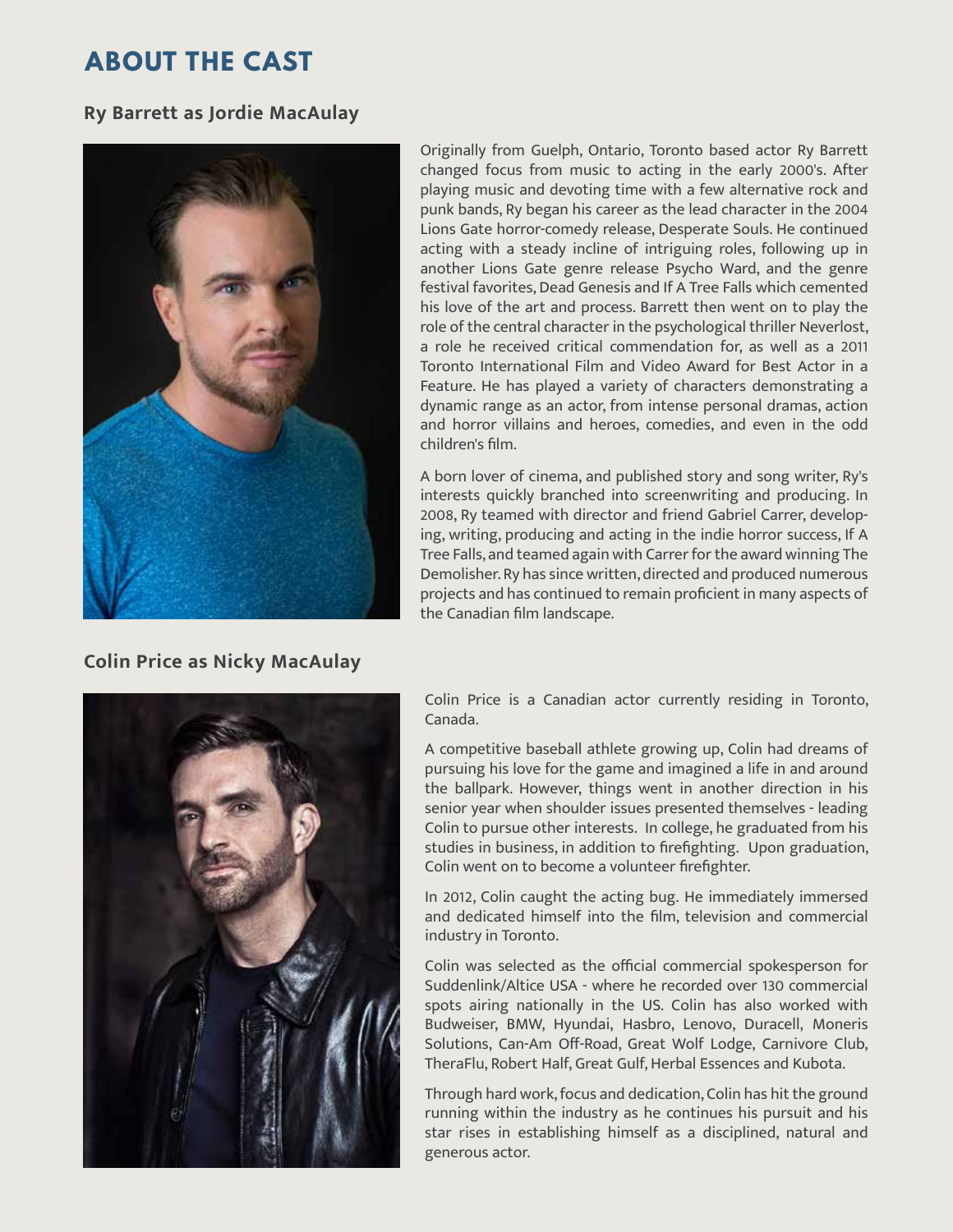## **ABOUT THE CAST**

#### **Christina McInulty as Abby Ryan**



Christina is a Vancouver based actor who can been seen in several independent short films such as Broken Castle (2018), and How They Met (2019). Her latest feature film, We Three, is set to be released later this year. Christina is also a writer and producer and her first short film Morning Song is currently in post-production. When she's not acting or writing, Christina is out enjoying the natural beauty of the West Coast with her dog Bentley.

#### **Sherri-Lee Pike as Alice MacAulay**



Sherri-Lee Pike is a P.E.I. native. Some of her film/TV credits include: Bobby's Peace, The New Neighbours, and her one-woman show Here's to 40, plus voice overs within commercials and animation. When not acting in front of the camera, Sherri-Lee spends her time artistically directing and managing Feast Dinner Theatres, directing stage shows, teaching with Atlantic Academy, and creating, writing, and performing in theatre/TV when opportunity arises.

#### **Spencer Graham as Noah MacAulay**



Born in Renton, WA, Spencer grew up always being the centre of attention. From class clown, to acting in a local production of The Lorax, Spencer knew he loved to perform and make people smile. At the age of twenty, Spencer spontaneously attended an audition for the acting program CGTV run by Disney stars from The Suite Life of Zack and Cody. Impressed by Spencer's natural talent and ability, they encouraged him to pursue acting full time.

After completing a bachelor's degree from WSU, he travelled to Los Angeles to pursue further training and later moved to Seattle to study the Meisner technique with Gregg Gilmore.

Following his stage debut in "Creeps", he decided to utilize his dual-citizenship status, and move to Vancouver, BC to begin his career in film and television where he landed numerous small roles over the years. The hard work and perseverance finally landed Spencer a supporting role in Still the Water.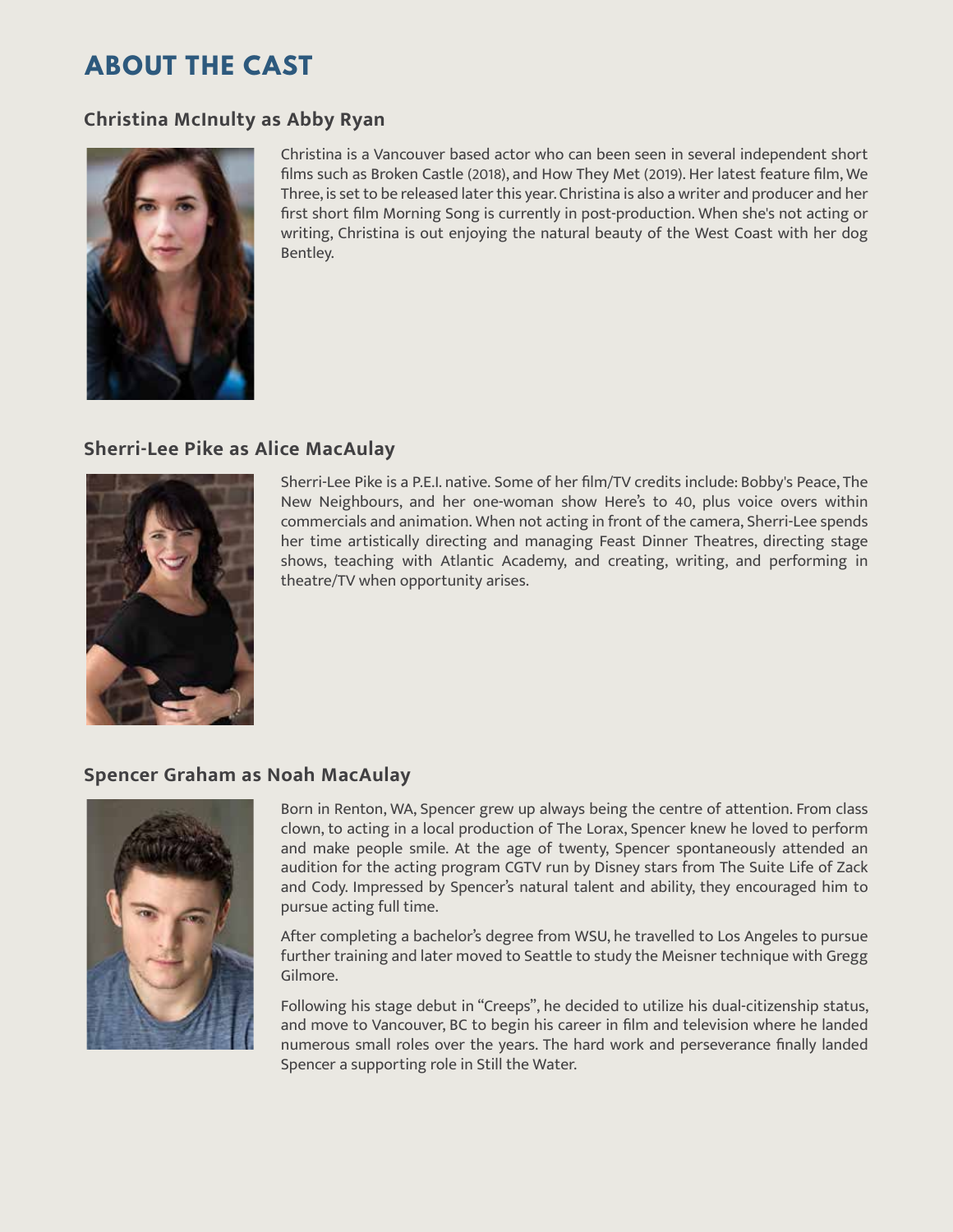## **ABOUT THE CAST**

#### **Autumn Scarlett as Emma MacAulay**



Autumn Scarlett lives in Summerside, Prince Edward Island with her family and many pets. She is nine years old and in the fourth grade. Autumn is a student of Atlantic Academy of Performing Arts and has appeared in the productions Christmas in Oz, #Hello, and Christmas Spectacular. Along with her love of acting, singing and dancing, she also enjoys reading, writing stories and drawing.

#### **George Woods as Sam MacAulay**



George is a grade five student at Queen Elizabeth Elementary School in Kensington, P.E.I. He enjoys learning and is especially passionate about music. He plays piano, guitar, and recorder. He also loves to sing and do musical theatre. He has been performing in musicals since he was four. George also loves to play basketball, soccer, and travel to new places.

#### **Thane Clarke as Doug MacAulay**



Thane Clarke is as pleased as punch to be involved in this home grown story by Susan Rodgers, playing the patriarch of the MacAulays in her movie Still the Water!

Thane got his start early in school musical theatre during the late sixties, which resulted in an invitation to be part of a newly formed young theatre group at the Confederation Centre (way back before the evolution of the Young Company). Alas, life got in the way, and no more treddin' the floors until the Kensington Theatre came calling, which morphed into the Summerside Jubilee Players/Harbourfornt Theatre. They did some fantastic work in raising money for causes like Children's Wish and School Breakfast Programs, as well as entertaining audiences from all over PEI.

Thane has performed in many plays/farces over the past 25 years, and also had bit parts in the TV series Emily of New Moon. Thanks to all cast/crew involved in the making of this 'little movie that could.'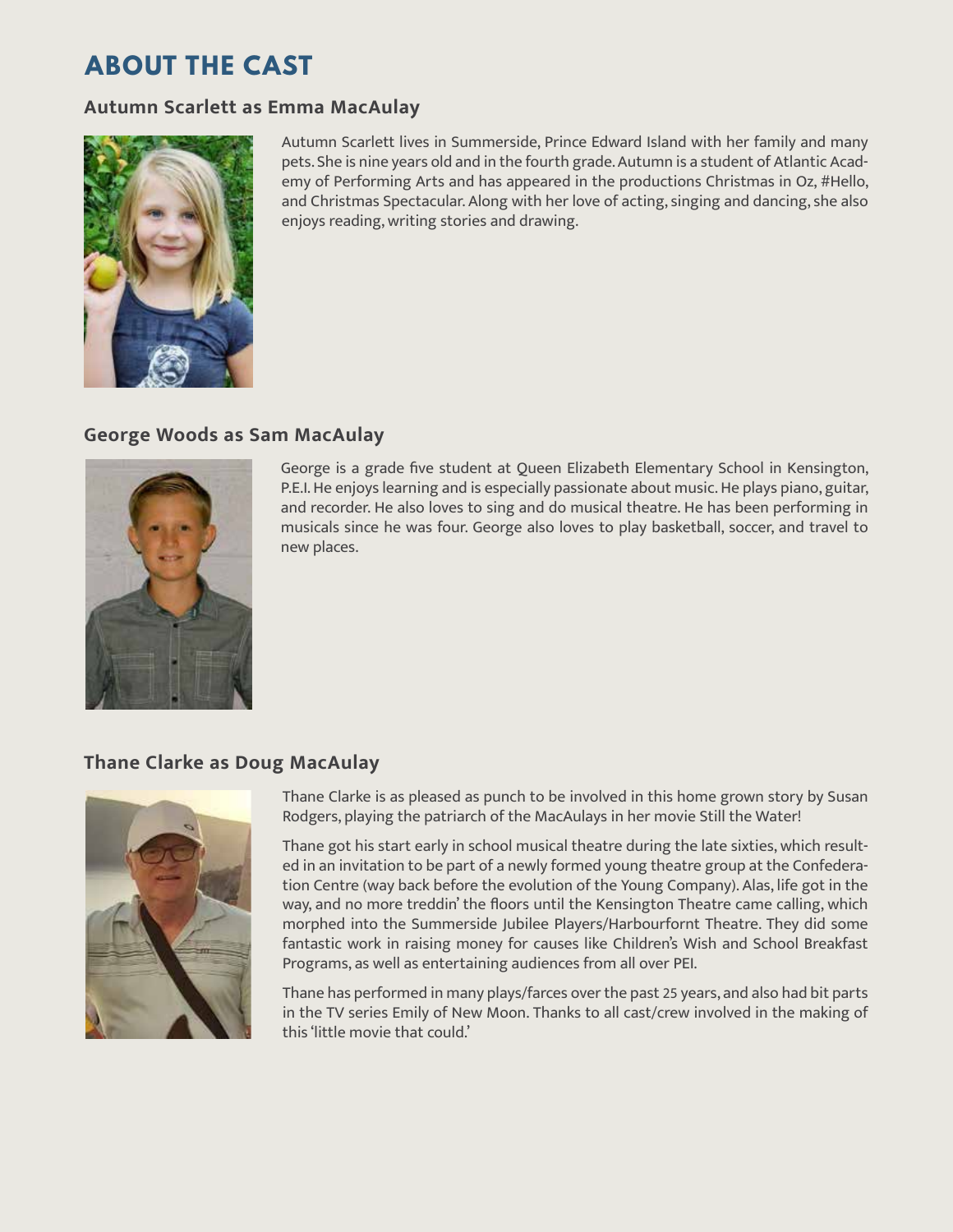## **ABOUT THE FILMMAKER**

#### **Susan Rodgers — Writer, Director, Producer**



Susan's Drifters book series has been called wildly addictive and a rollercoaster of a ride. Fifteen books in total, and followed up with a series set in the same universe (The Dallas White Series), the books have found fans the world over. Hop over to Susan's website to discover your next book addiction!

Susan's journey into writing started with a box of wartime letters discovered in the attic of the historic house where she worked, which launched her first half-hour screenplay and filmed drama, Bobby's Peace, which sold to CBC and Bravo. When a period television series, Emily of New Moon, came to town, Susan had to become involved. She started as a stand-in and double before joining the wardrobe department to help monitor on-set continuity.

Eventually the call to try storytelling in film was so strong that Susan had no choice but to pack herself and her son, Christopher, into a tiny Pontiac Sunfire and drive across Canada to Vancouver, where she studied film at Vancouver Film School. A number of projects resulted, including the web series A Time To Drum, period short film Dreamers, short comedy (just for practice) The New Neighbours, music video for Christopher's haunting song Silence, Bloodhound (YouTube), many client documentary-style films, and a feature documentary, The Healing Place.



Susan has written a number of screenplays and studied under many instructors, including Ken Chubb, Donald Martin, Sharon Buckingham, and Bill Boyle.

#### **Also by Susan**











**Check out all 15 books! www.susanrodgersauthor.com**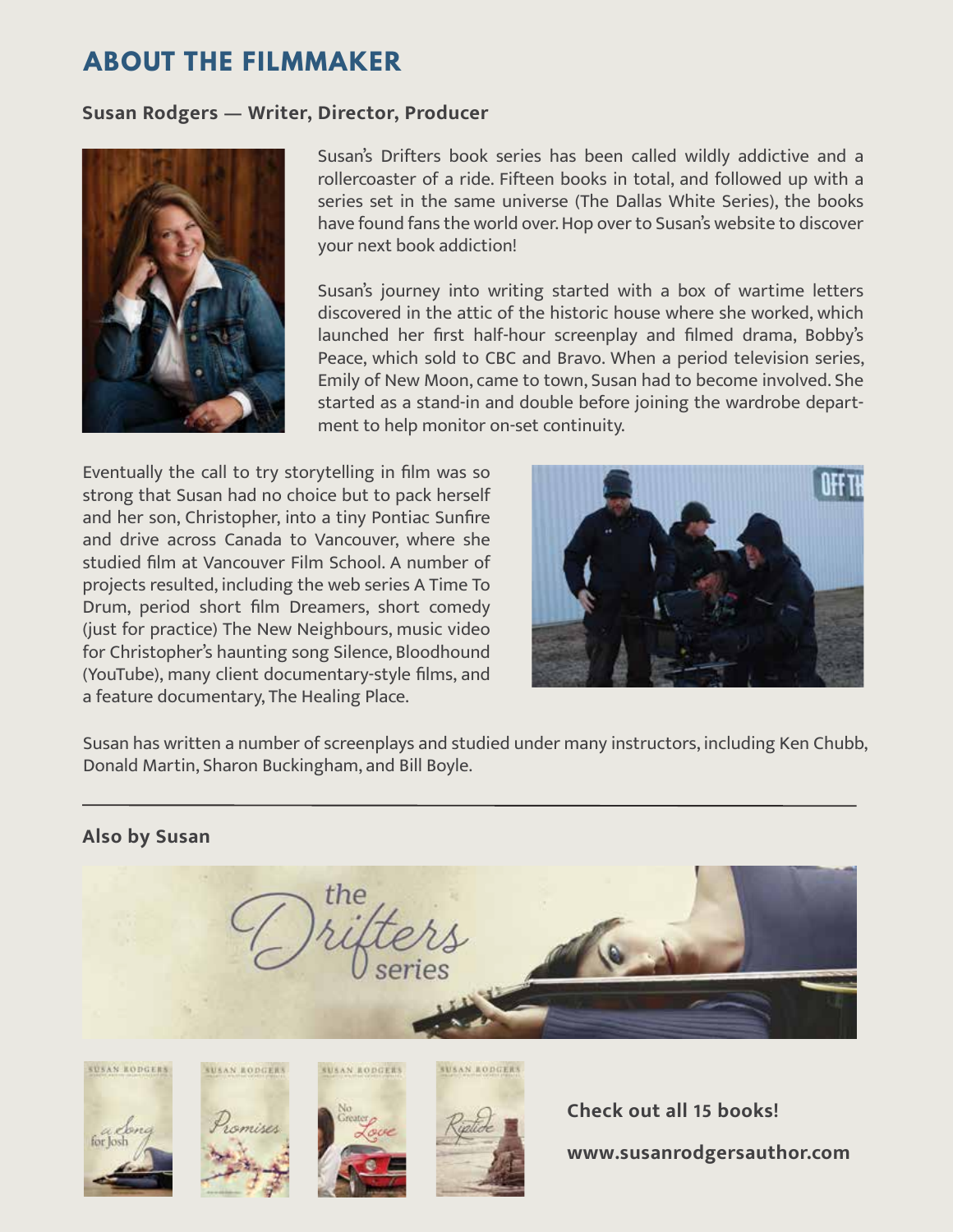## **ABOUT THE PRODUCERS**

### **Rick Gibbs**



Having worked in the film and television industry since 1968, Rick Gibbs brings quite a bit of experience to this project. He is vastly experienced in directing and producing, as well as camera, and uses his years of experience to think quickly and solve effectively. In addition, his involvement in both public and private sectors works as an asset to understanding the needs of businesses and client services.

### **Nicolle Morrison**



Nicolle Morrison is a well-known businesswoman and realtor in Summerside who manages a number of properties across Prince County. In addition to being active in her community – she was a co-founder of the Summerside chapter of 100 Women Who Care – she brings her business expertise and many connections to the Mighty Ocean Film Inc. team.

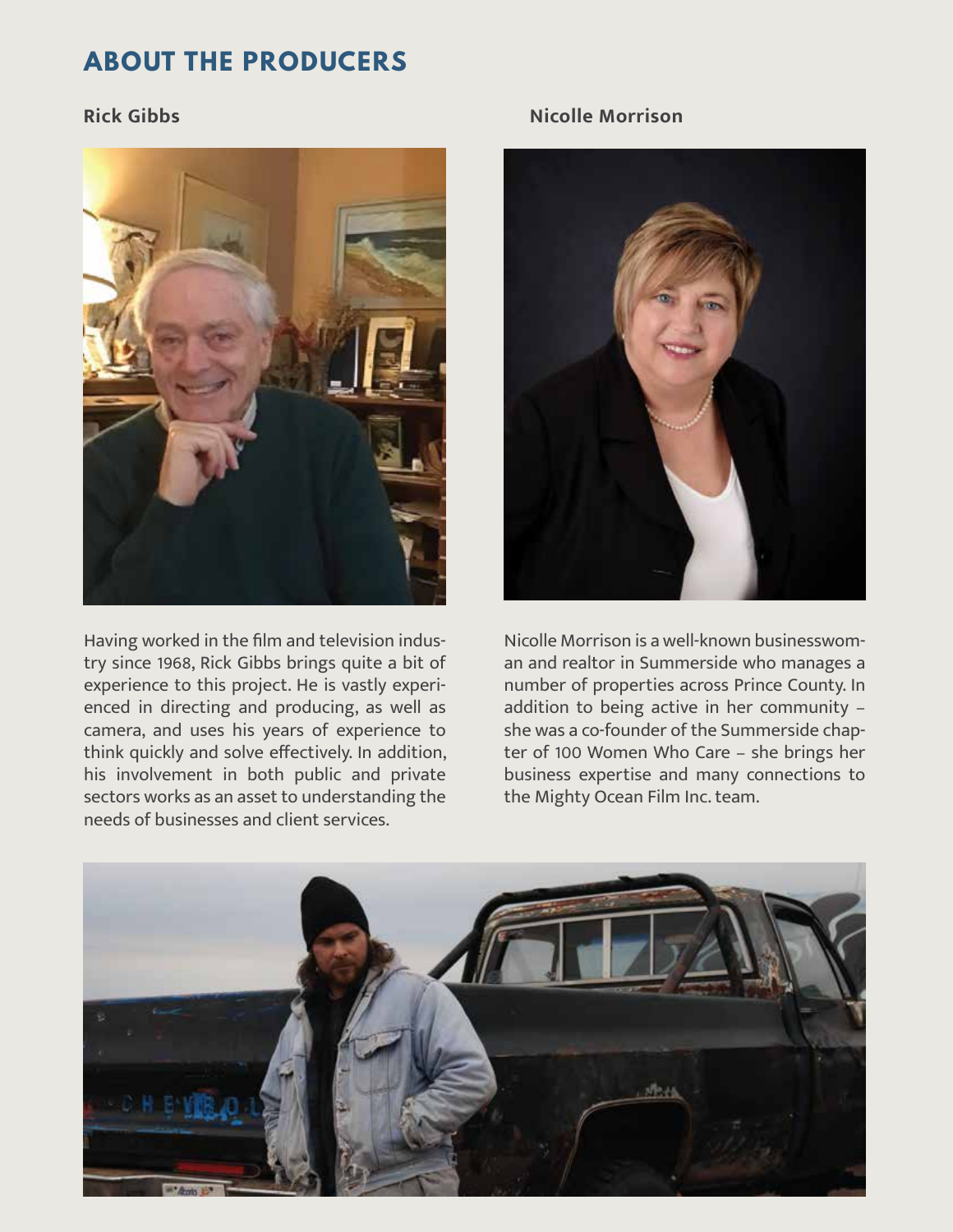## **Q & A with writer / director — Susan Rodgers**



### **What is Still The Water about?**

Still The Water is about brothers who reconnect many years after a domestic tragedy drove them apart. Loneliness, forgiveness, and healing are the main themes - in this disconnected world, we need our families more than ever.

## **How is the film stylistically distinctive?**

I'm a classic storyteller - I shot the film entirely on location with no built sets. This lends a real sense of place to Still The Water. The landscape is beautiful; I wanted my home, Prince Edward Island, to be a strong character in the story.

## **How and why did you encounter and commit to the subject/theme of Still The Water and to the main characters in it?**

Between figure-skating and watching hockey, I lived in the rink as a teen. Later, as a single mom, I took my son to hockey games. I guess the action was a little lost on me, because my imagination took flight during one game. I began to think about the players and wonder what their lives were like. Hockey players were heroes in my hometown when I was a kid - they were larger than life. Yet behind closed doors their lives were not always perfect. My Drifters series is similar - I write about singers and actors and the people behind the fame.

As a single mother, I knew loneliness. It captivates me - loneliness is the worst kind of pain, and it's rampant in our disconnected world. It's absolutely debilitating, for all ages. Yet it's rarely talked about. I can't help but write about it - maybe it's my way of trying to draw attention to that aspect of mental health. Drawing attention to loneliness by creating respected yet broken characters in a small community is one way of shining a light on something that is rarely talked about, but felt by many.

## **What did you learn about the subject/theme from making the film?**

I learned a few things - one, that some members of the crew were deeply affected by the subject matter, which made it real and brought it out of story world and into the light of reality. It was humbling, and reminded me that integrity and responsibility come with storytelling. Secondly, I learned that loneliness is lessened when you spend time with like-minded friends. Making Still The Water was collaborative, and some great friendships came out of it!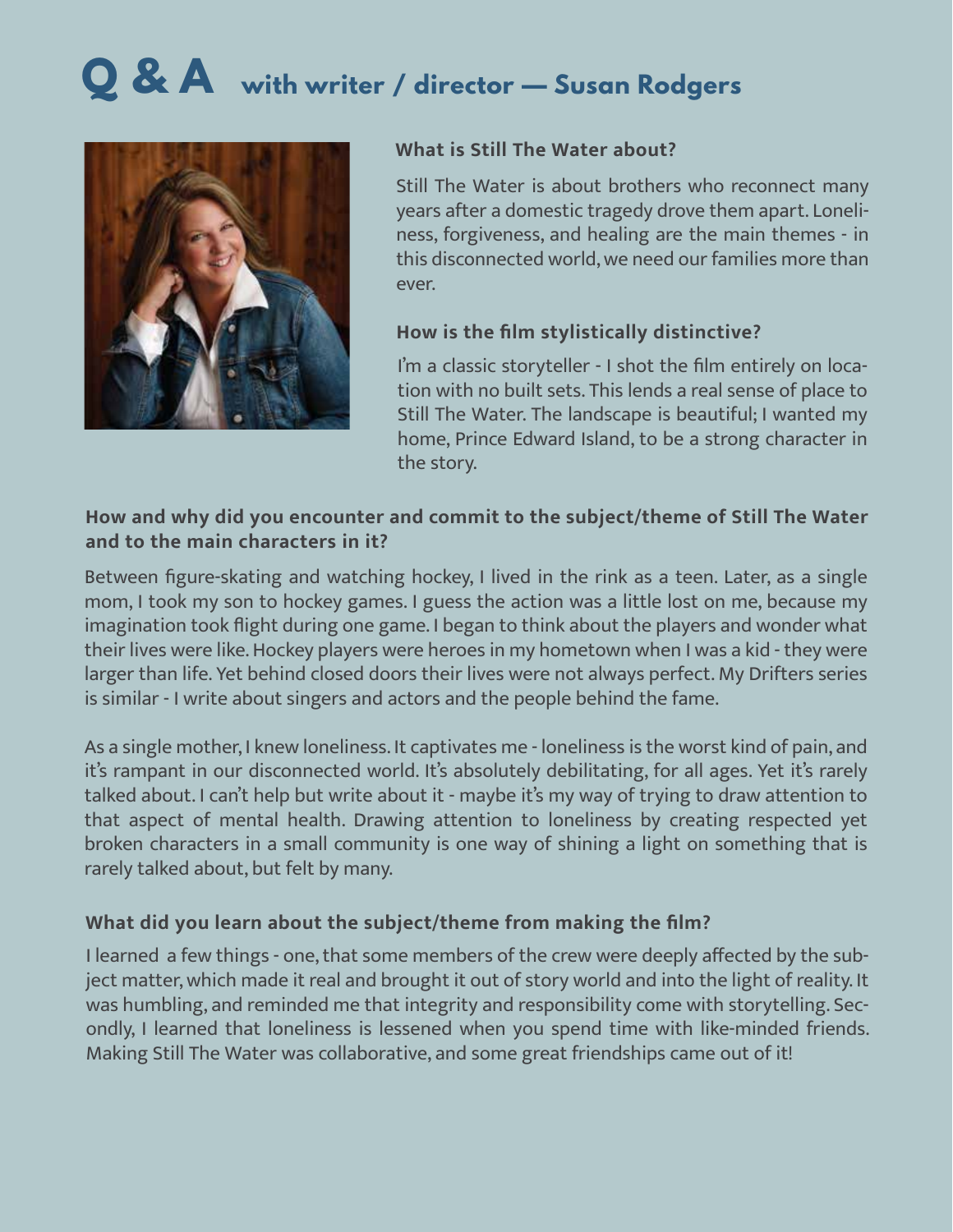

## **What did you learn about filmmaking from making Still The Water?**

I learned that patient leadership and calm grace can save a hectic day, and that laughter with friends is a balm for the soul and instantly decreases pressure. And I learned that I love every second of the process, which makes me hungry to dive deeper into the craft so I can make more - and better - films.

### **What were the biggest challenges in making Still The Water?**

As is the case with most filmmakers, the biggest challenge was raising the funds to get Still The Water made. Second to that was shooting in a remote location with access to very few experienced cast and crew. Thankfully everyone was passionate about the film, so we approached the challenges logically and made do the best we could, in part by hiring a patient and talented DP, Christopher Ball.

## **What are your plans for the future?**

I'm seeking partnership and funding opportunities to produce a second feature, Kristian's Cross. I'm also directing a short film for the NFB; and I'm working with STW producer Rick Gibbs to develop a drama series called The Dog Catcher that we want to shoot in Prince Edward Island. In addition, my Drifters books series has been optioned by two Ottawa producers and I'm waiting to see where that lands. I've also just started pitching my second book series, The Dallas White Series. I'm currently writing my fourth book in that series, and will be publishing books three and four in the new year.

## **What advice do you have for other filmmakers?**

My advice is first and foremost to believe in yourself. Don't impose barriers based on self-doubt. Just go out and do it. When you can't climb a wall, find a door or go around. Be forgiving and kind and people will want to work with you. Mentor others and help show them the way. And last but not least, Be The Light.

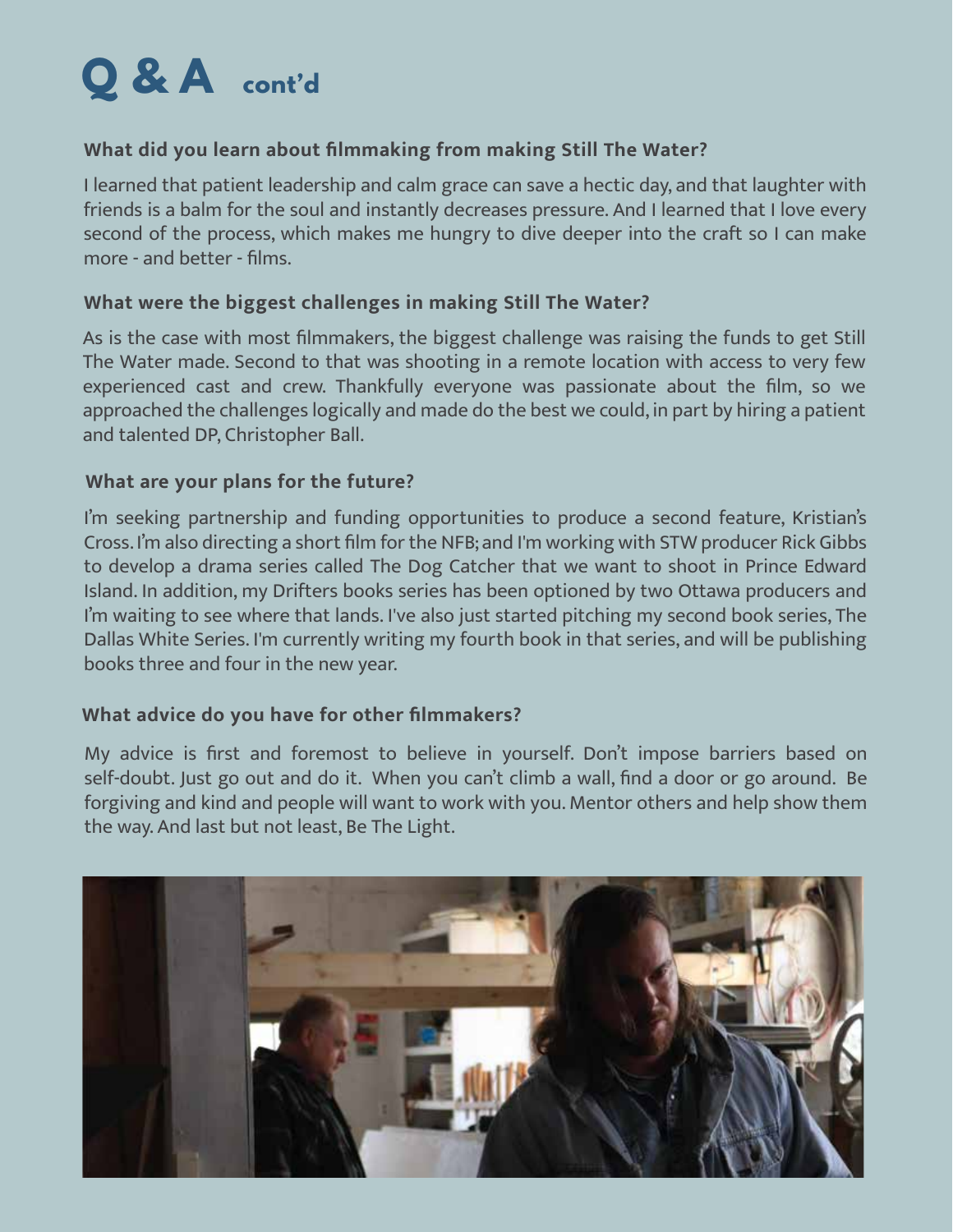## **THE MUSIC**



I've always believed that music can enhance characters and story in film. Music has always played havoc with my emotions at the theatre; I still get goosebumps when I hear 'Don't You Forget About Me' by Simple Minds (from The Breakfast Club). Much of the music featured in Still the Water was chosen at the script stage; other songs came about before we shot.

I'm a very visual thinker. Drives down country roads on Prince Edward Island always meant the car speakers were blaring. On those drives, songs developed meanings in relation to Still the Water. Scenes would take shape from beginning to end. Some songs took on extraordinary meaning. Early on, 'Atlantic Blue' by Ron Hynes set my imagination on fire. The first draft of the script was called Atlantic Blue, in honour of that song. While I was trying to find partners and raise money, I recall going to one important meeting and, afterwards, feeling quite encouraged about the 'possibility' of actually getting the film made. I put my music on 'shuffle' for the drive home. Immediately, 'Atlantic Blue' started to play. It felt like a sign. 'Atlantic Blue' now plays over the climax of the film. It's a haunting, beautiful song; the scene came out exactly the way I pictured it, and it makes me cry every time.

It was important to me to feature Atlantic Canadian music wherever possible. Most of the music in the movie is by Prince Edward Island singer songwriters like Catherine MacLellan, Nathan Wiley, Irish Mythen, Rick Sparkes, Logan Richard, Cory Gallant, and more. Order of Canada singer songwriter Lennie Gallant was brought in early on to write a song for the film - 'Blood and Salt Water' opens the movie. Cape Breton's Colin Grant has a fiddle waltz featured in the film. 'Jen & Anthony's Wedding' gives the film a maritime flair. Like 'Atlantic Blue,' it was one of the first pieces of music I wanted in the film, and the scene is exactly as I always pictured it.

Not every filmmaker believes in the use of music to motivate emotion, but music is part of my brand as a writer and filmmaker. My book series are about singers. Music informs my writing, and I'm thrilled with the final choices in Still the Water.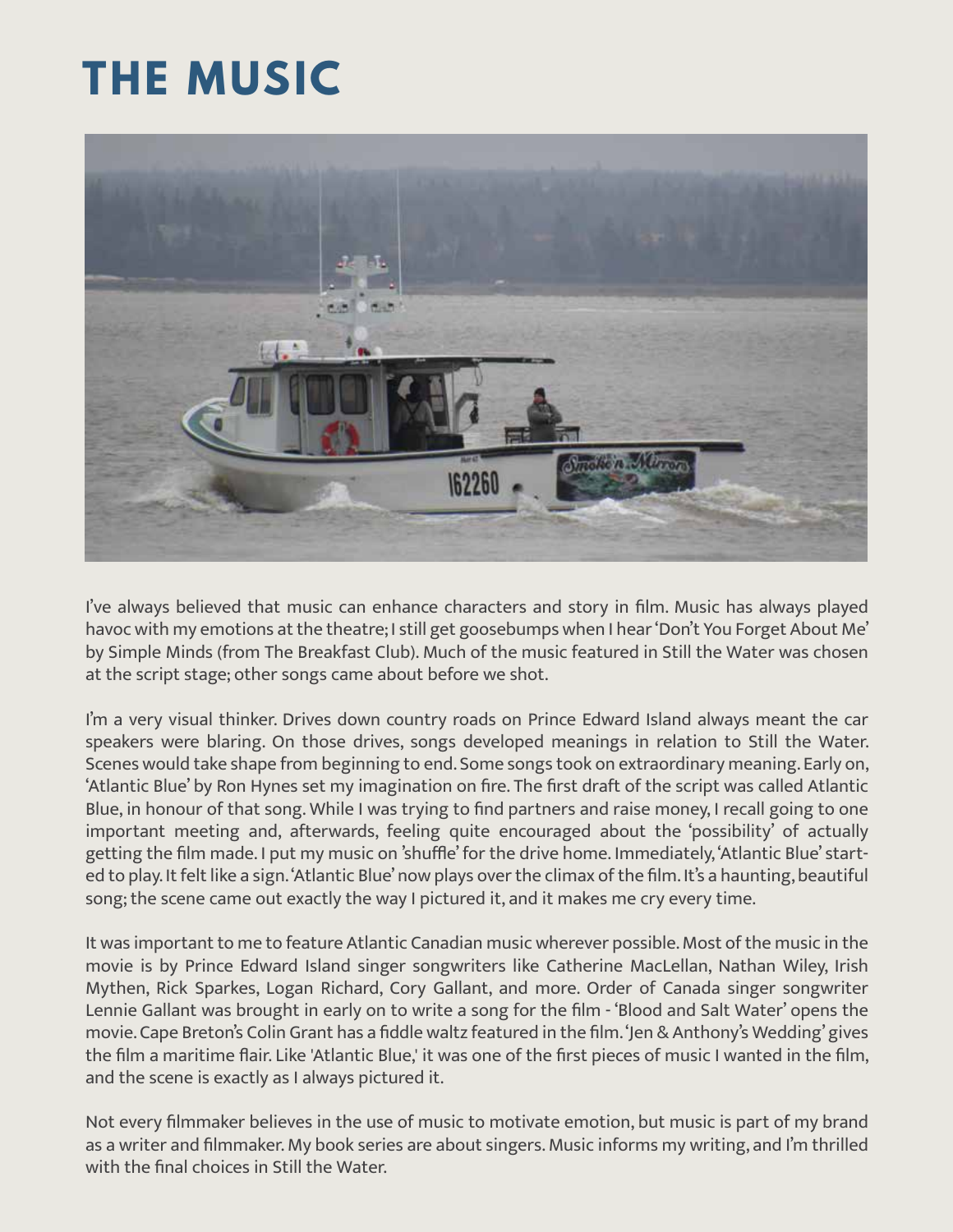**INDIECAN ENTERTAINMENT**

**PRESENTS** 

A **MIGHTY OCEAN FILM INC.** PRODUCTION

> IN ASSOCIATION WITH **GBECK MEDIA**

A FILM BY **SUSAN RODGERS**

## **STILL THE WATER**

**RY BARRETT**

**COLIN PRICE**

**CHRISTINA MCINULTY**

**SPENCER GRAHAM**

**SHERRI-LEE PIKE**

**AUTUMN SCARLETT**

**GEORGE WOODS**

**THANE CLARKE**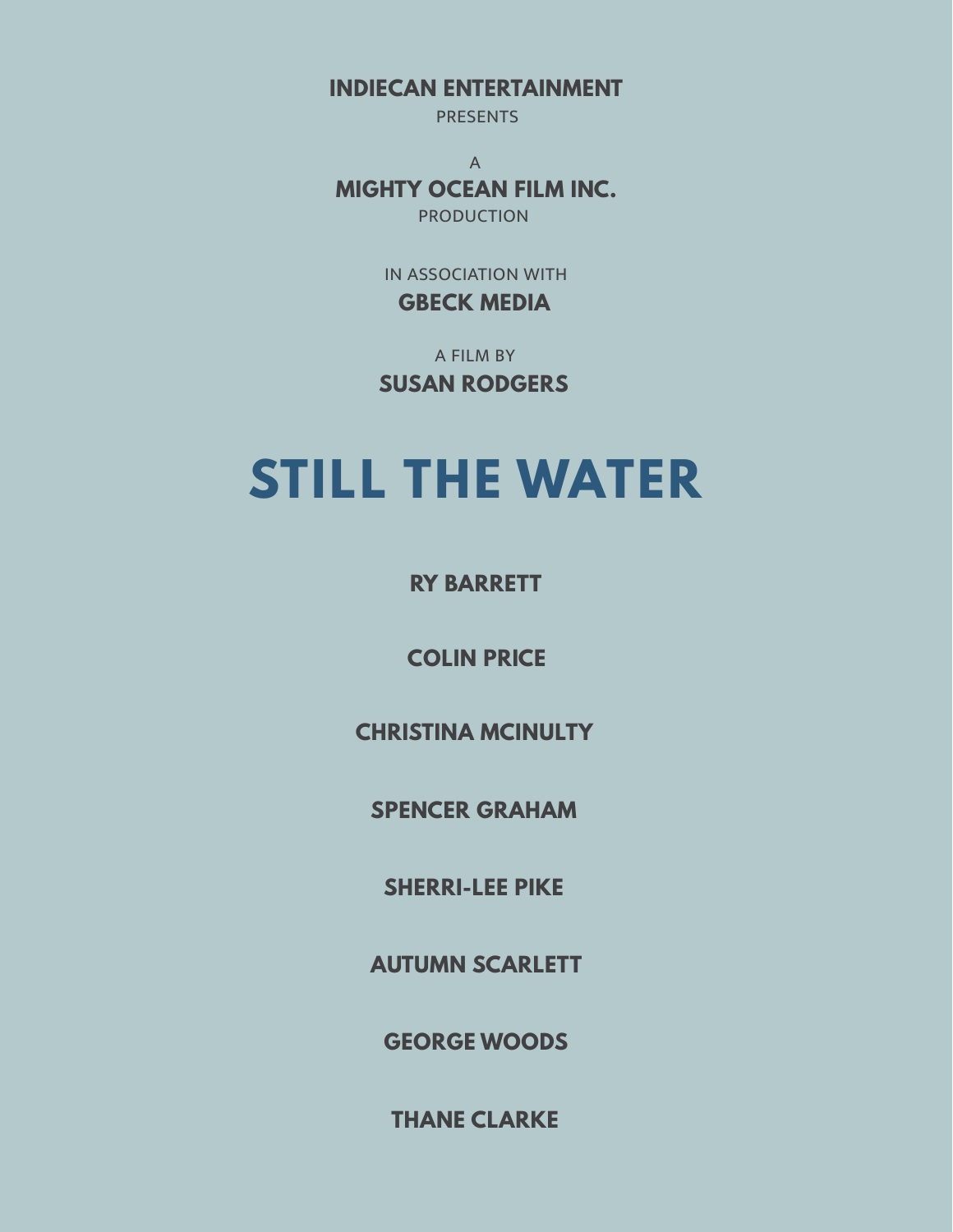## **CREDIT ROLL**

WRITTEN AND DIRECTED BY

**SUSAN RODGERS**

EXECUTIVE PRODUCER

**NICOLLE MORRISON**

PRODUCED BY **RICK GIBBS**

PRODUCED BY

## **SUSAN RODGERS**

DIRECTOR OF PHOTOGRAPHY

**CHRISTOPHER BALL, CSC**

EDITED BY **MIKE GALLANT**

COSTUME DESIGNER

**LIISA CARBONE**

MUSIC COMPOSED AND CONDUCTED BY

**CHRIS CORRIGAN**

**ALEXANDER REID**

CASTING **JULES CASTING, TORONTO**

> LINE PRODUCER **RICK GIBBS**

UNIT PRODUCTION MANAGER **JOADY WALTON**

UNIT PRODUCTION COORDINATOR **EDITH COLE**

FIRST ASSISTANT DIRECTOR **CORIN MCFADDEN**

SECOND ASSISTANT DIRECTOR **JOADY WALTON**

MUSIC SUPERVISOR